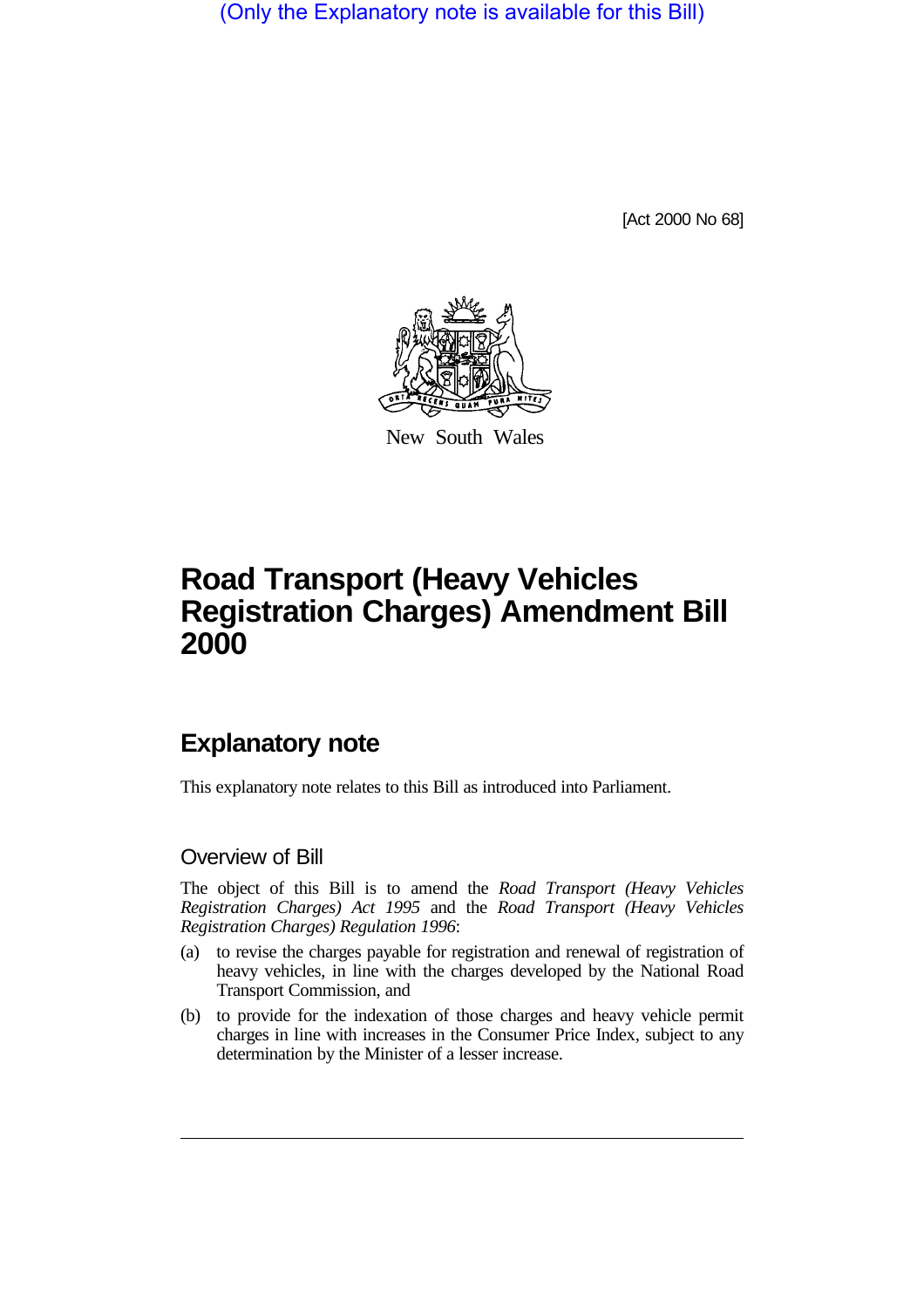Road Transport (Heavy Vehicles Registration Charges) Amendment Bill 2000 [Act 2000 No 68]

Explanatory note

## Outline of provisions

**Clause 1** sets out the name (also called the short title) of the proposed Act.

**Clause 2** provides for the commencement of the proposed Act on 1 July 2000.

**Clause 3** is a formal provision giving effect to the amendments to the *Road Transport (Heavy Vehicles Registration Charges) Act 1995* set out in Schedule 1.

**Clause 4** is a formal provision giving effect to the amendments to the *Road Transport (Heavy Vehicles Registration Charges) Regulation 1996* set out in Schedule 2.

**Schedule 1 [3]** and **[7]** give effect to paragraph (a) of the objects outlined above. The items amend and replace certain definitions in clause 1 of Part 1 of Schedule 1 to the Act and replace the tables of registration charges set out in Part 2 of that Schedule. The new registration charges reflect those determined by the National Road Transport Commission on the basis of the cost of road usage.

For most heavy vehicle types the new charges represent no increase or only marginal increases. However, three types of heavy vehicles are subject to greater increases in charges and certain classification changes, namely B-doubles, Six axle truck and trailer combinations operating above 42.5 tonnes and Special Purpose Vehicles.

The charges relating to B-doubles are increased to reflect the greater number of, and use of, B-doubles. Six axle truck and trailer combinations operating above 42.5 tonnes will now be classified under a higher category of charges. Special Purpose Vehicles are currently classified as either Type 1 or Type 2 with differing registration charges depending on that type. Under the new charges Type 1 will be divided into two categories—Type P (plant) that will include plant vehicles such as backhoes, tractors, graders and Type T (truck) that will include trucks such as cherry pickers, mobile cranes and concrete pumps.

**Schedule 1 [4]**–**[6]** and **[8]** and **Schedule 2 [1]** and **[2]** make consequential amendments.

**Schedule 1 [2]** gives effect to paragraph (b) of the objects outlined above by replacing section 9 of the Act. The new section 9 provides for the indexation of charges by a mechanism based on the Consumer Price Index. The charges are only